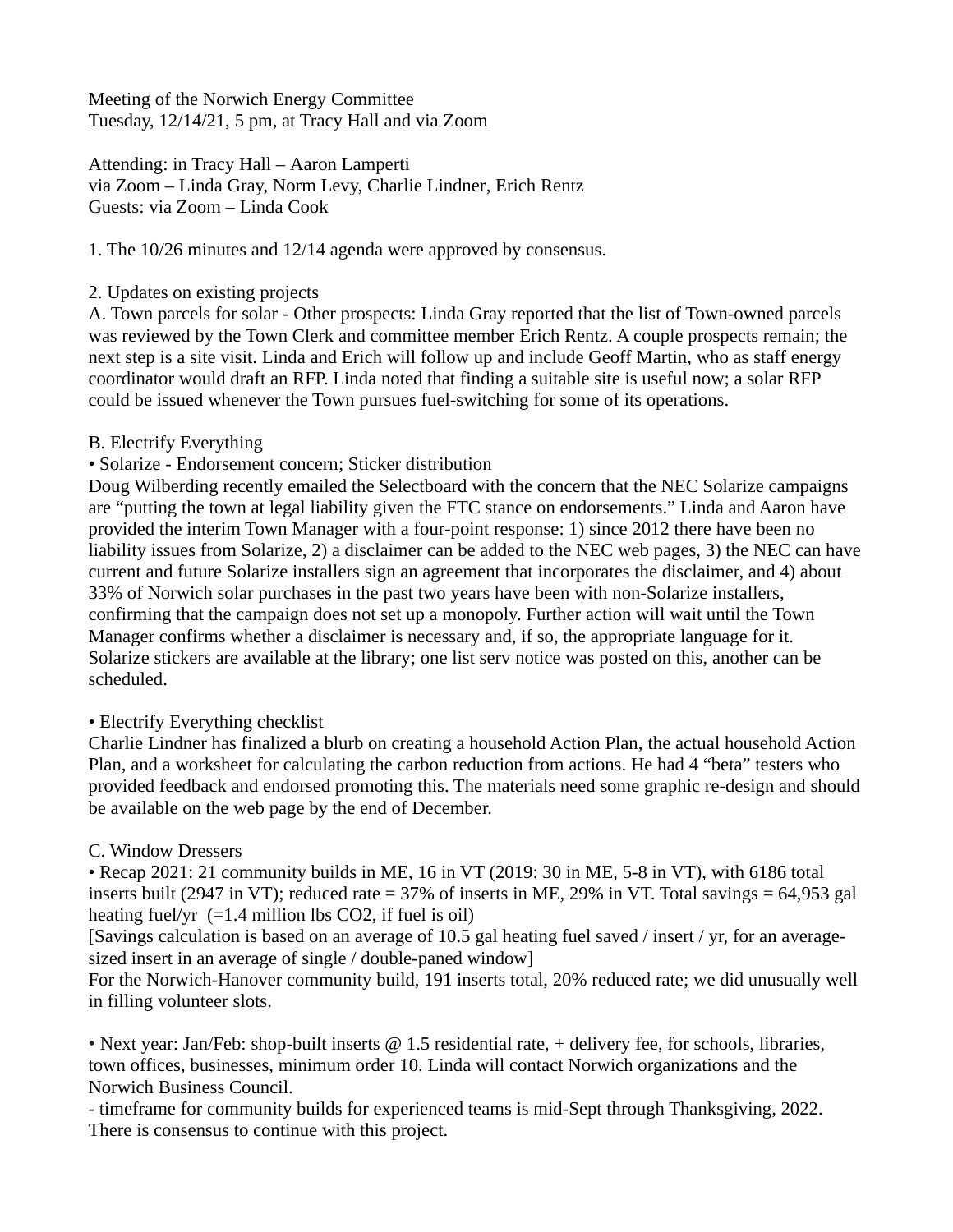D. EV charging station at Dan & Whit's: Linda reported that the networking and maintenance renewals have been completed, as has an agreement with Dan & Whit's to pay those fees (\$1400). Transferring ownership to D&W is still a possibility.

Geoff Martin completed and submitted the final report to close out the grant for the EV charging station at Huntley.

3. Other business, new projects, announcements

E. Article 36 task force update: Aaron reported that the group had no November meeting (due to the closure of Tracy Hall) and thus have not submitted their report as planned; their next meeting is set for 12/23, and they expect to complete their report in January.

F. UVTMA report: Norm Levy had no report.

G. 350VT letter to the Vermont Climate Council; Suggestion to organize committees: Members of NEC signed the letter; consensus that no further action is needed now. Linda noted that the Climate Solutions Caucus of the legislature is hosting a virtual town hall on 12/15; she will circulate the sign-up information.

H. Strategy for working with the TM and department heads:

Discussion of the need for a liaison or process for interacting with Town staff on energy-related decisions. Linda noted that the Green Procurement Policy developed by Geoff Martin (attached to minutes) provides a mechanism, by setting up a Green Team. She suggested that the Task Force recommend its adoption. Charlie suggested that the NEC seek to clarify and set up a structure for consultation when a new Town Manager begins work.

I. April EV event in Norwich: Consensus to plan something, perhaps including a parade, and to seek to collaborate with area towns.

J. Sustainable Woodstock small business outreach campaign: Dropped, as details for the topic were unavailable.

4. Public comment and correspondence: There was no public comment. 5. Adjourned at 6:05

The fourth Tuesday in January will be 1/25.

submitted by Linda Gray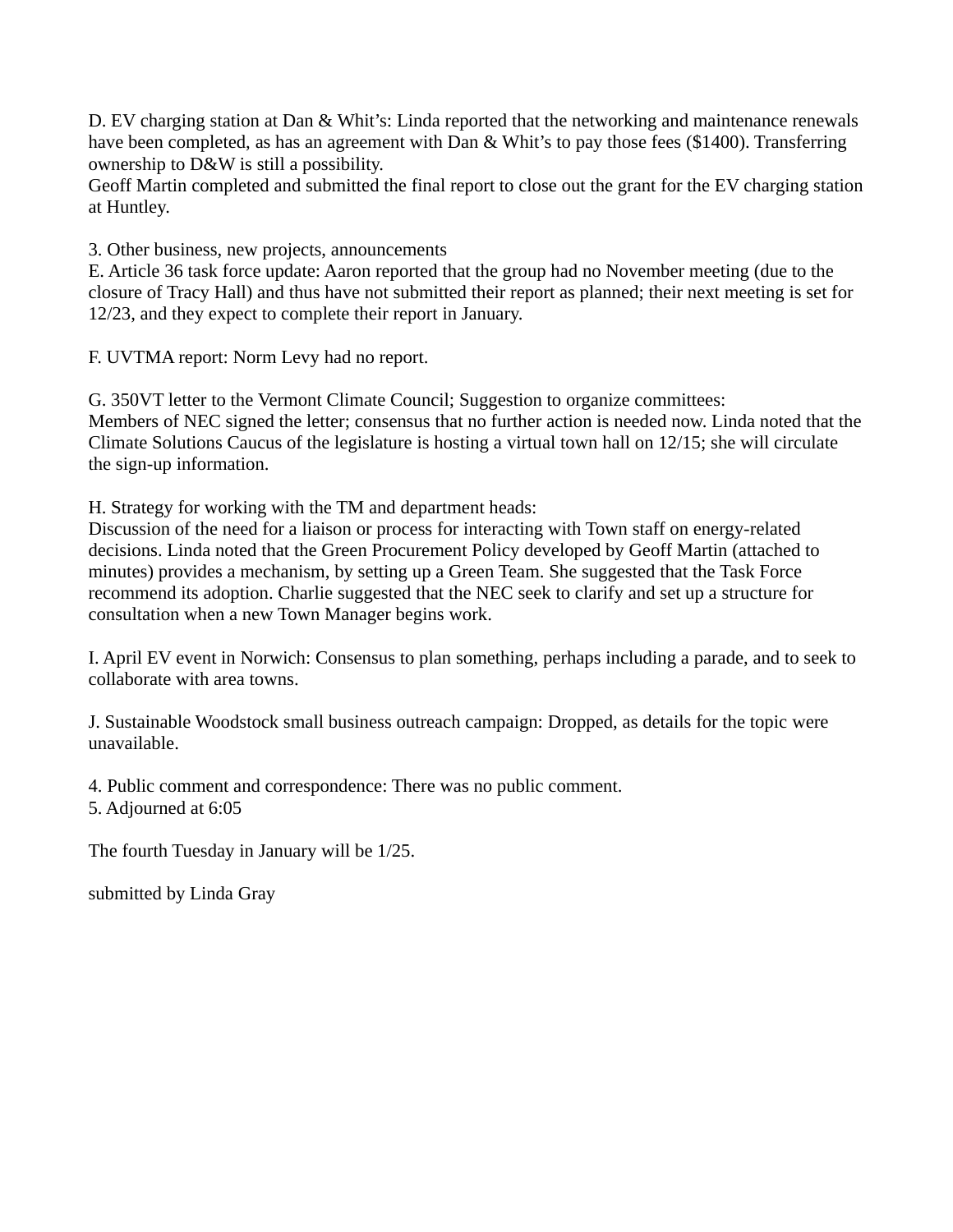# **Overview**

The purpose of this policy is to commit the Town of to a high level of fiscal, social, and environmental responsibility in the procurement of energy-related capital improvements, and to define the process for procuring these products. The Town of will prioritize improvements, systems, vehicles and equipment, and other energy-related products that are energy-efficient and powered by, or are capable of being powered by, renewable energy sources, and will eliminate, wherever feasible, the use of fossil fuel.

# **Background**

The Town of has several energy and climate goals, including:

Insert climate and energy goals here.

With each purchase of goods and services, the Town has the opportunity to not only further these goals, but also to lead by example for the rest of the community and demonstrate the value of environmentally sound purchasing decisions.

This Policy provides a framework to utilize when making purchasing decisions, helping to ensure that the purchases the Town makes are in line with its stated goals and objectives related to energy and climate change. The Policy also outlines procedures that ensure the Town: utilizes the resources and incentives of the State's energy efficiency utility and the Town's electric utility, selects products that best meet the Town's operational needs, and reduces ongoing operational costs.

This Policy establishes a Green Procurement Team. The Green Procurement Team shall include the Town Manager, the Finance Manager, a member of the Energy Committee, and the Intermunicipal Regional Energy Coordinator (IREC) (if applicable). The function of this Team shall be to review proposals from Department Heads for large capital improvements for consistency with this Policy, and to monitor, review, and, if necessary, develop new procedures and practices related to this Policy. The Green Procurement Team will report progress and findings to the Selectboard at least annually and as appropriate, including any proposed alterations to the Policy.

Nothing in this policy shall be construed as requiring a department, vendor or contractor to procure goods or services that do not perform adequately for their intended use or are not available at a reasonable price or in a reasonable period of time. Decisions regarding adequacy or suitability for use shall be at the discretion of the Green Procurement Team.

# **Definitions**

*"Alternative Fuel Vehicle (AFV)"* is defined as an all-electric, Plug-in Hybrid Electric (PHEV), or hybrid-electric vehicle.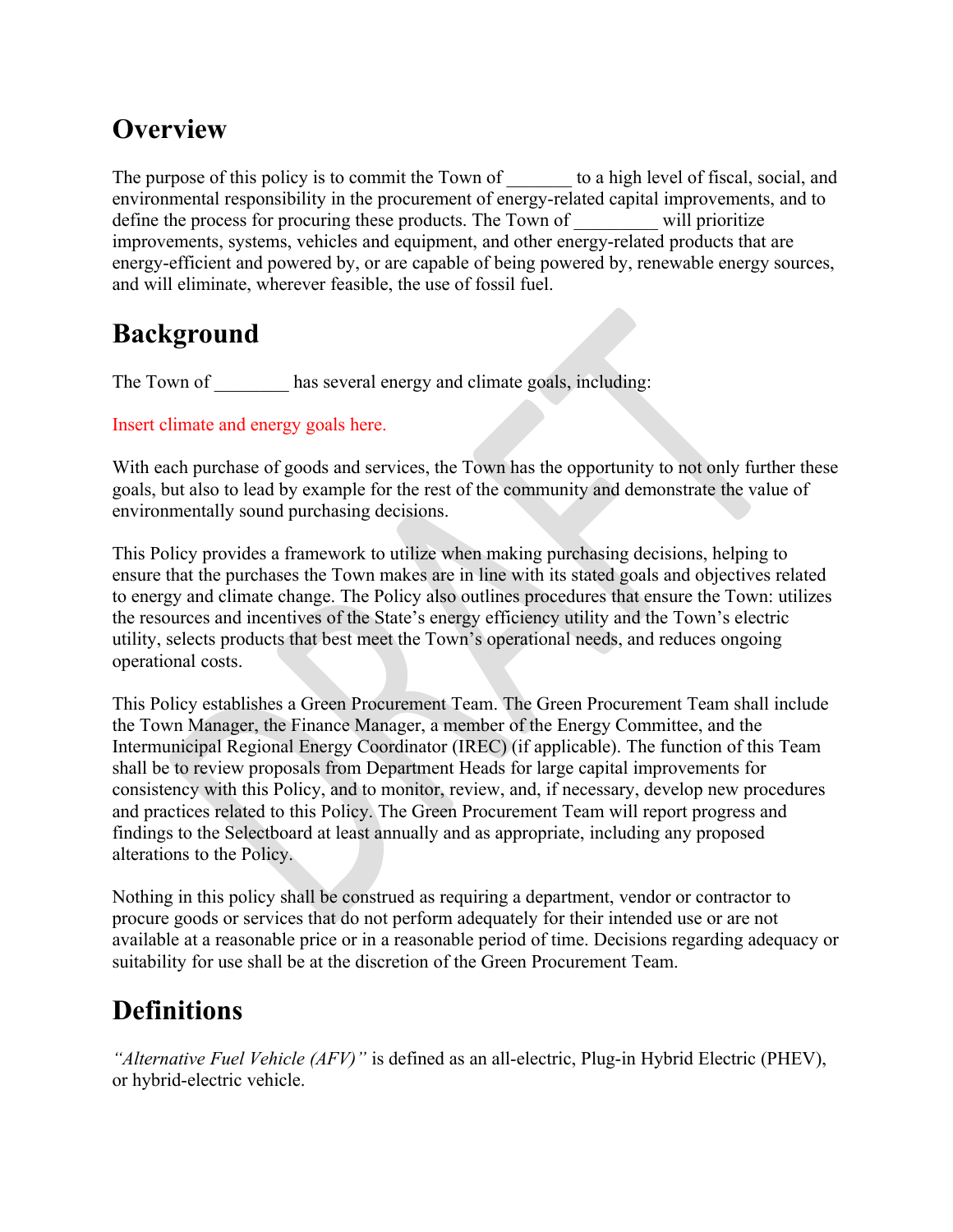*"Building Modifications"* are defined as additions, alterations, renovations, and repairs to existing buildings.

*"Emergency Repair/Replacement"* is defined as a repair/replacement for which immediate action is needed to avoid harm to Town property or personnel, and/or would substantially impact the Town's ability to provide adequate services. The Town Manager shall have full discretion to determine what constitutes an *Emergency Repair/Replacement*, and whether, in light of the emergency situation, the procedures defined in this Policy should apply as defined or in an amended form.

*"Green Procurement Team"* is the group responsible for reviewing budget requests for consistency with this Policy, and for monitoring the implementation of this Policy, reviewing it and making suggestions for additions or amendments to the Policy to better meet the Policy's objectives. The Green Procurement Team consists of the Town Manager, Finance Director, Energy Committee representative, and IREC (if applicable).

*"Large Capital Improvements"* include vehicles, equipment, and machinery (VE&M); heating, ventilation, and air conditioning (HVAC) replacements, and; building modifications and new construction.

*"Requestor"* is the Department Head or other individual making a purchase request under this Policy.

*"Small Capital Improvements"* is defined as appliances and electronics, lighting, cooking equipment, and pumps, motors, and drives.

*"Vehicles, equipment, and machinery (VE&M)"* VE&M is defined as all light-, medium-, and heavy-duty vehicles and equipment (e.g., loaders, graders, excavators), small machinery, including but not limited to mini-excavators, ATVs, snow blowers, and lawn mowers, and small equipment, including but not limited to chainsaws and leaf blowers.

# **Policies**

## **Vehicles, Equipment, and Machinery (VE&M)**

It is the policy of the Town to utilize VE&M that will achieve the largest reduction in greenhouse gas (GHG) emissions possible, while meeting the operational needs of the Town and without putting an undue financial burden on the Town. GHG emissions from vehicles make up the largest share of Vermont's emissions.<sup>[1](#page--1-0)</sup> VE&M also contribute significantly to other air pollutants that are harmful to human health and the environment. Additionally, VE&M are responsible for  $\%$  of the Town of energy budget. Lowering emissions and costs from VE&M should be achieved by optimizing the fleet size, reducing vehicle miles traveled (VMT), reducing idle time, transitioning to AFVs, and increasing fuel economy.

<sup>1</sup> Energy Action Network, 2019 Annual Report, https://www.eanvt.org/wp-content/uploads/2020/03/EAN-report-2020-final.pdf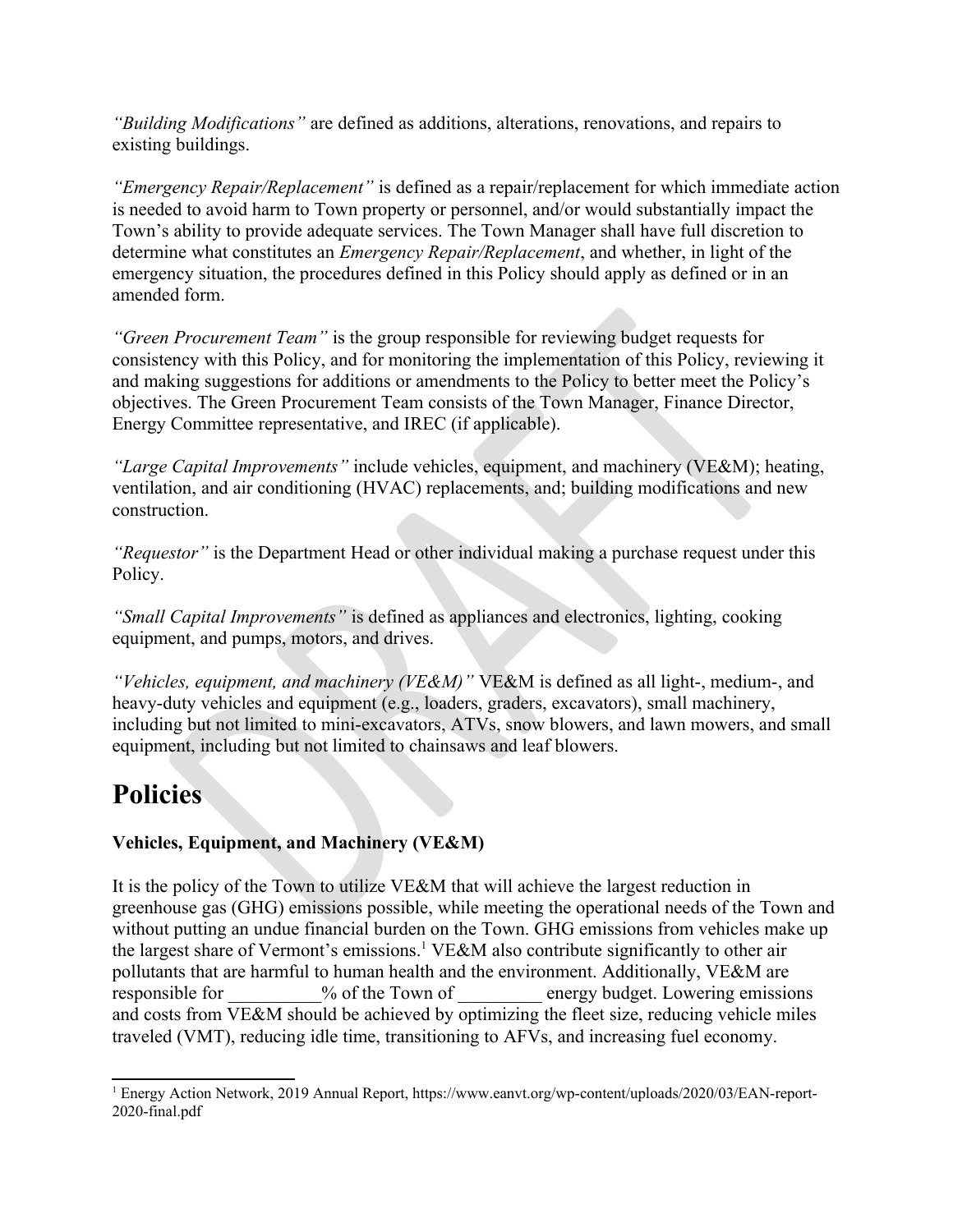#### **Space Heating and Water Heating Replacements**

It is the policy of the Town not to install new fossil fuel-based heating systems. Water heaters can last for a decade or more, and heating systems can continue to operate for several decades. Thus, decisions made today will either avoid, or lock in, fossil fuel use for many years to come. The significance of these decisions necessitates careful planning, potentially over multiple years. Replacement heating systems in particular should be evaluated in the context of current and future plans for the building. For example, in general buildings should be weatherized prior to replacing the heating system to avoid installing an oversized heating system. Evaluation of whether the existing heat distribution system (i.e., forced-air, steam, etc.) best meets the needs of the building is also necessary before selecting a replacement.

### **Ventilation**

It is the policy of the Town to utilize effective and energy-efficient ventilation systems in municipal buildings wherever economically feasible. Installing new ventilation systems should be considered during building renovations or modifications, and replacing existing ventilation systems should be considered when the systems are not adequately protecting the health and safety of building occupants and/or the building, or when the existing system fails. Controls are an important piece of an effective, efficient ventilation system.

### **Air Conditioning**

It is the policy of the Town to limit the use of air conditioning systems, and to utilize heat pump systems that can simultaneously replace or offset fossil-fuel use for heating wherever possible. Like a replacement heating system, new air conditioning systems can last for decades and should be evaluated in the context of existing and future plans for the building.

#### **Building Modifications and New Construction**

It is the policy of the Town to utilize best practices for efficiency during Building Modifications; to build all new construction to net-zero energy standards, and; not to install new fossil-fuelbased systems in new construction or Building Modifications. Modifications to existing buildings or the construction of new municipal buildings are opportunities to significantly lower the Town's energy use and greenhouse gas emissions for generations. Additionally, proper construction techniques lower or eliminate ongoing energy costs and can significantly extend the lifespan of buildings.

#### **Small Capital Improvements**

It is the policy of the Town that Small Capital Improvements are efficient and do not use fossil fuel. Small Capital Improvements should be ENERGY STAR certified and/or qualify for incentives through Efficiency Vermont, where possible.

# **Procedures**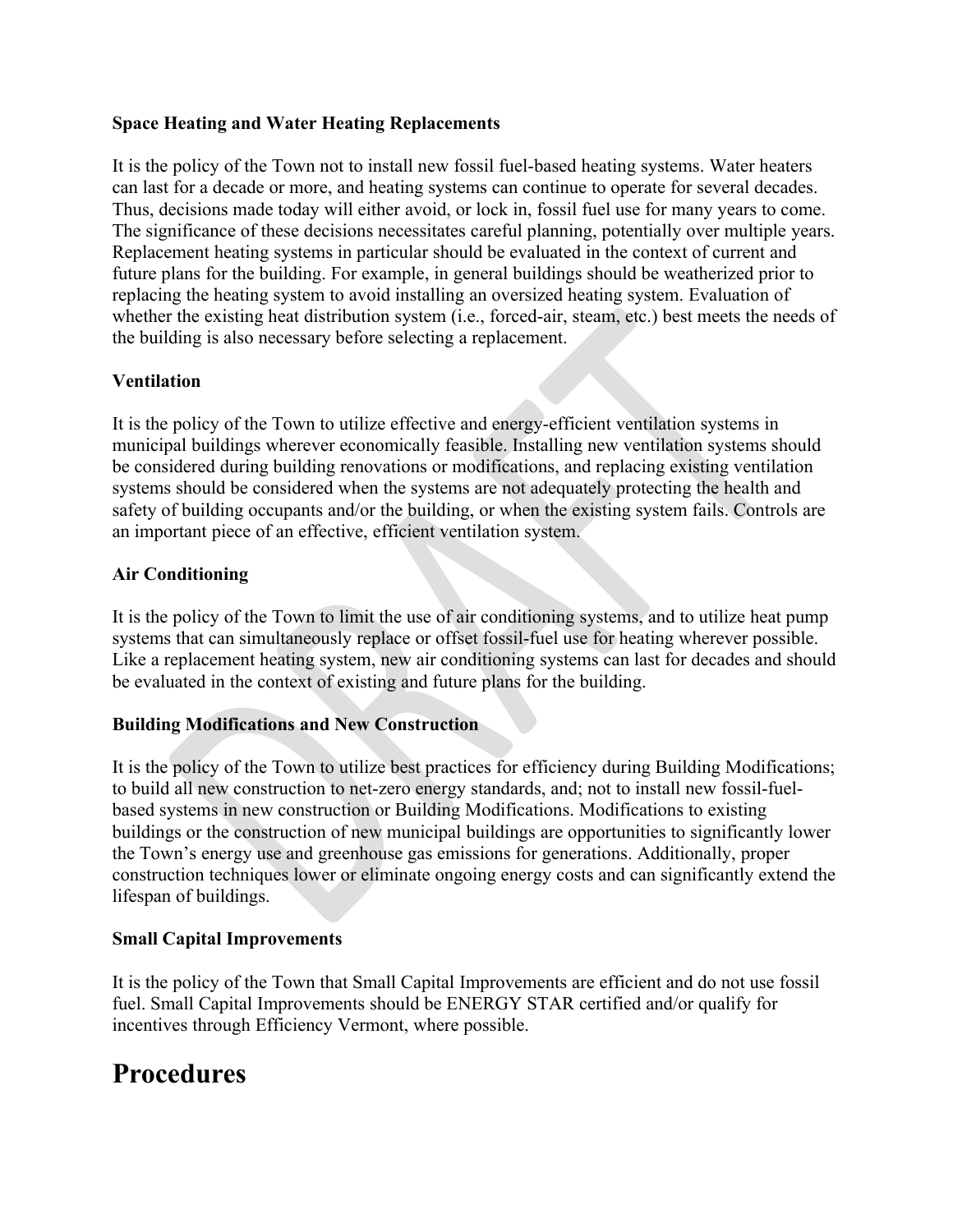#### **1. Large Capital Improvements (Capital Improvement Request Form Required)**

Large Capital Improvements include:

- Vehicles, equipment and machinery (VE&M)
- HVAC replacements (heating/domestic hot water, ventilation, air conditioning)
- Building modifications and new construction

For Large Capital Improvements, Requestors must follow the respective procedure described at Attachment A (VE&M), Attachment B (HVAC), and Attachment C (building modifications and new construction). The procedures shall apply during the budget process (i.e., prior to formal adoption of the budget by the Selectboard and voters). With the exception of building modifications and new construction, Requestors must complete a [Capital Improvement Request Form](#page--1-1) for review by the Green Procurement Team. The Town Manager may waive the requirements detailed at Attachments A, B, and C for Emergency Repairs and Emergency Replacements only.

#### **2. Review by the Green Procurement Team**

The Green Procurement Team will review the applicable capital improvement request form once submitted by Requestor and respond within *[insert time frame]*. The review will assess whether the Requestor followed the applicable procedures, and whether the request meets the standards and guidelines described in this policy.

#### **3. Acceptance, Amendment, or Rejection of Request**

Following review, each member of the Green Procurement Team will vote to accept, amend, or reject the request. Decisions will be made with a majority vote, and tie votes will be resolved by the Town Manager.

#### . *Acceptance of request*

The Town Manager will notify the Requestor of the Green Procurement Team's acceptance of the request. The Requestor will continue with the budget process.

#### . *Amendment*

If the Green Procurement Team finds the request does not meet this Policy's criteria (e.g., a fossilfuel heating system is proposed when a heat pump would be effective), the Town Manager may suggest an alternative option to the Requestor. If the Requestor accepts the suggestion, the Requestor will continue with the budget process. If an agreement between the Requestor and the Green Procurement Team cannot be reached, the dispute shall be resolved by the Selectboard.

#### *Rejection of request*

If the Green Procurement Team finds that the request is not necessary for meeting the operational needs of the Town (e.g., a vehicle within the Town's existing fleet could be better utilized instead of purchasing a new vehicle), the Town Manager may reject the request.

#### **4. Small Capital Improvements**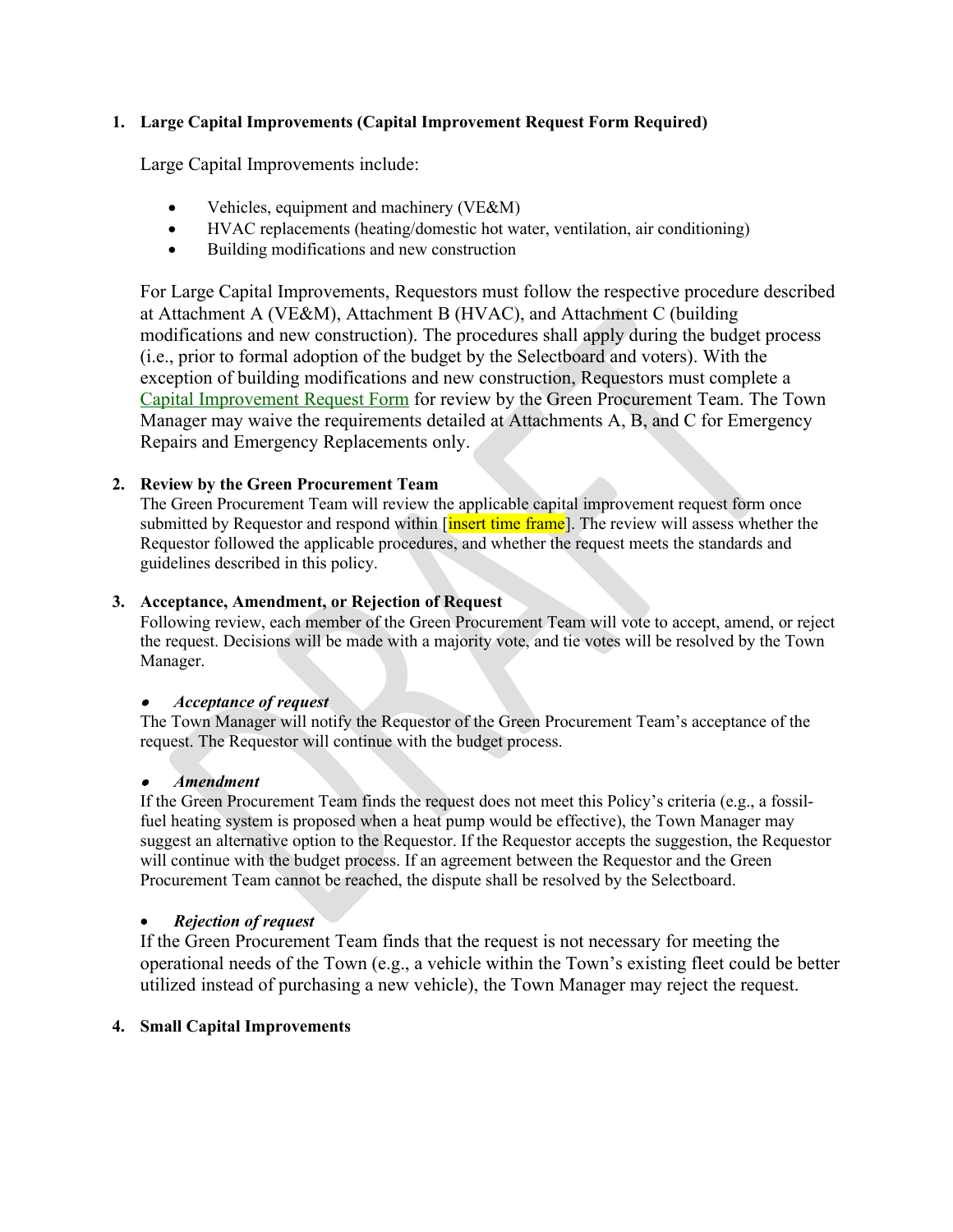For Small Capital Improvements, review by the Green Procurement Team is not necessary. Town Manager shall ensure that all requirements detailed at Attachment D are met during the procurement process.

# **Contacts/Responsible Official**

Questions related to the daily operational interpretation of this policy should be directed to:

[Insert responsible official

# **Effective Date**

Approved by:

Responsible Official Title of the Responsible Official Date

 $\mathcal{L} = \{ \mathcal{L} \mid \mathcal{L} \in \mathcal{L} \}$  , where  $\mathcal{L} = \{ \mathcal{L} \mid \mathcal{L} \in \mathcal{L} \}$  , where  $\mathcal{L} = \{ \mathcal{L} \mid \mathcal{L} \in \mathcal{L} \}$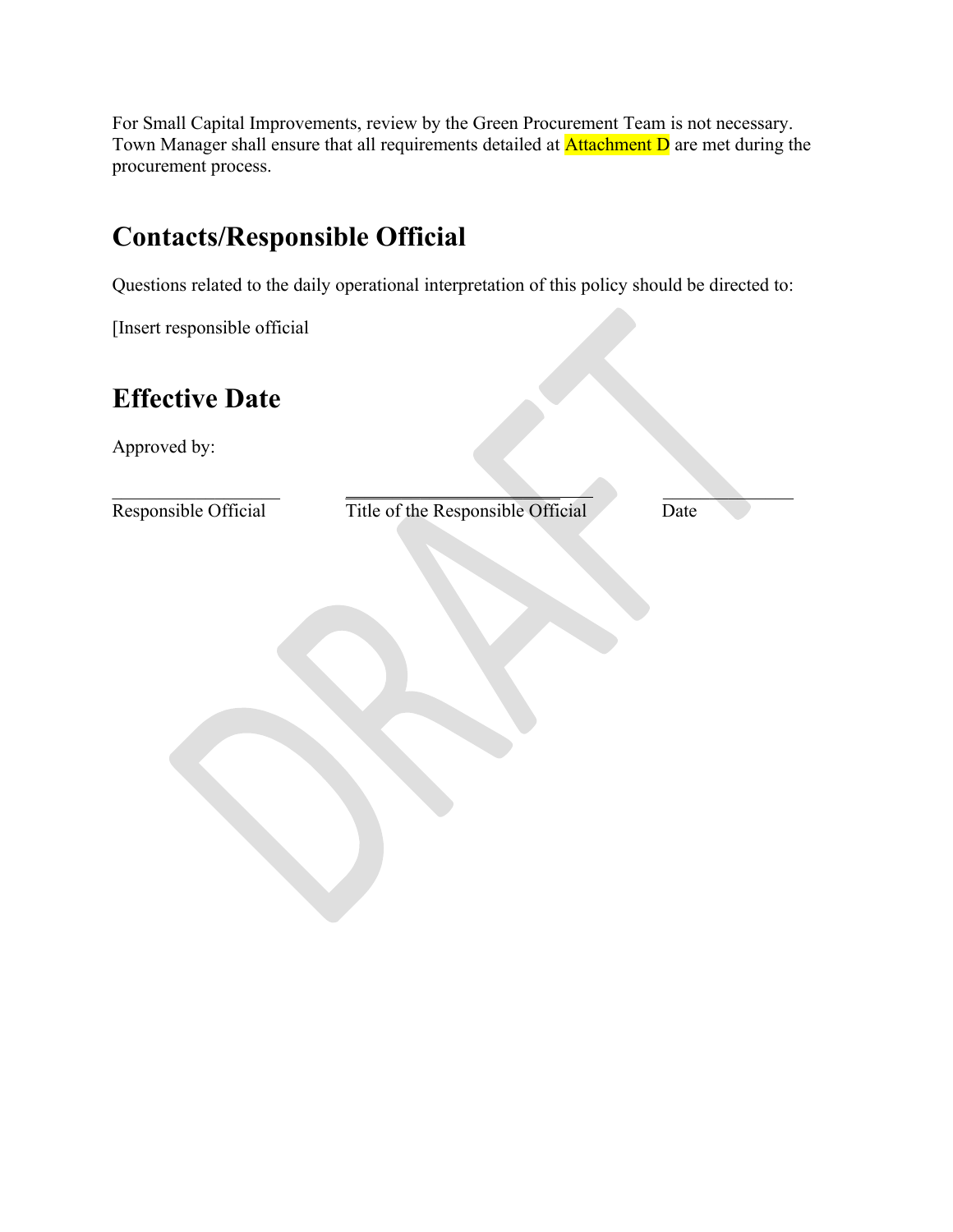# **Attachment A - Vehicles, Equipment, and Machinery (VE&M) Procedures**

### **1. VE&M need justified**

In order to ensure that the Town does not invest in unnecessary or underused VE&M, the VE&M Request Form asks for details on the operational purpose and type of VE&M requested, as well as whether it is a new or replacement VE&M.

#### **2. VE&M sized for purpose**

To ensure that the VE&M requested is the optimal size for its purpose, the VE&M Request Form asks for the VE&M's estimated usage (in hours per week) and estimated number of users. The form also asks whether the VE&M can be shared between departments, or rented when needed.

#### **3. Fuel type guidelines**

The default fuel-type for all VE&M replacements shall be electric. The following fuel types are ranked in order of preference:

- All-electric
- Plug-in Hybrid Electric (PHEV)
- Hybrid-electric
- Gasoline/Diesel

Requestors must search for their desired vehicle type using the U.S. Department of Energy (DOE) AFV search engine, available [here](https://www.afdc.energy.gov/vehicles/search/). When searching the DOE AFV database, requestors shall check electric, PHEV, and hybrid-electric only. The DOE database on AFVs is continuously updated and provides a comprehensive list of AFVs currently available in the U.S. market. If a suitable AFV is found, the form asks for the specific make and model. **If no AFV is found, an explanation must be given before the Requestor can proceed to requesting a gasoline or diesel vehicle.**

For equipment and machinery not listed on the DOE AFV search engine (e.g., lawn mowers, leaf blowers, etc.), Requestors must search for electric options using a webbased search, contacting the IREC (or Two Rivers-Ottauquechee Regional Commission), or contacting the [Vermont Clean Cities Coalition](https://vtccc.w3.uvm.edu/) and documenting the search/contact. If an electric option is not selected, justification is required.

#### **4. Determine incentives**

Determine available incentives through Efficiency Vermont, Green Mountain Power, and other funding sources.

#### **5. VE&M compared for fuel economy (vehicles only)**

If no AFV is found, only vehicles with high fuel economies will be considered. The requestor must search for their desired vehicle type [here](https://www.fueleconomy.gov/feg/powerSearch.jsp) and fill in the form with the highest fuel economy currently available on the market. If the requested vehicle does not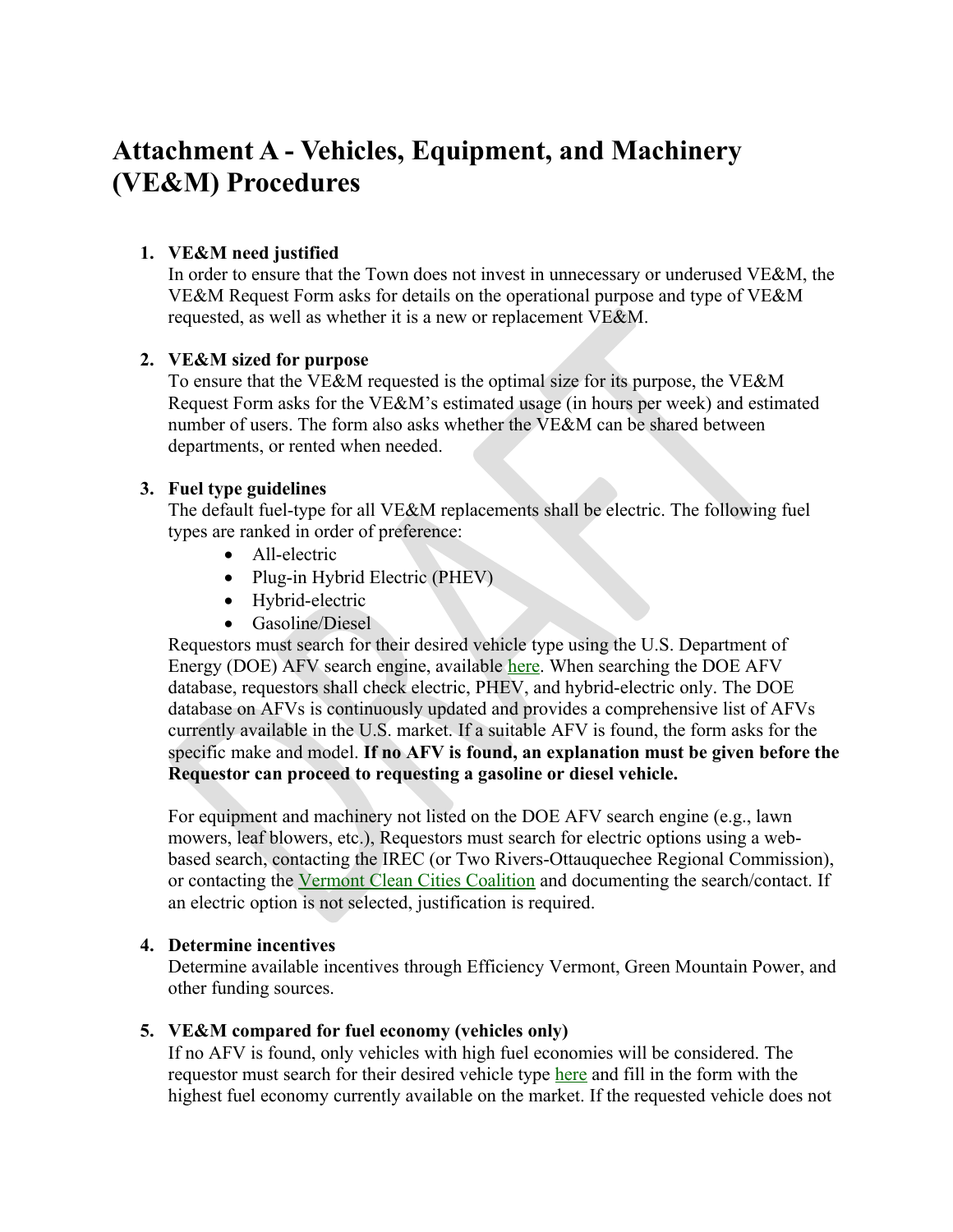have the highest fuel economy currently available on the market, the requestor must also provide the fuel economy of the requested vehicle, and provide justification for the request.

**6. Complete [VE&M Request Form](#page--1-2).**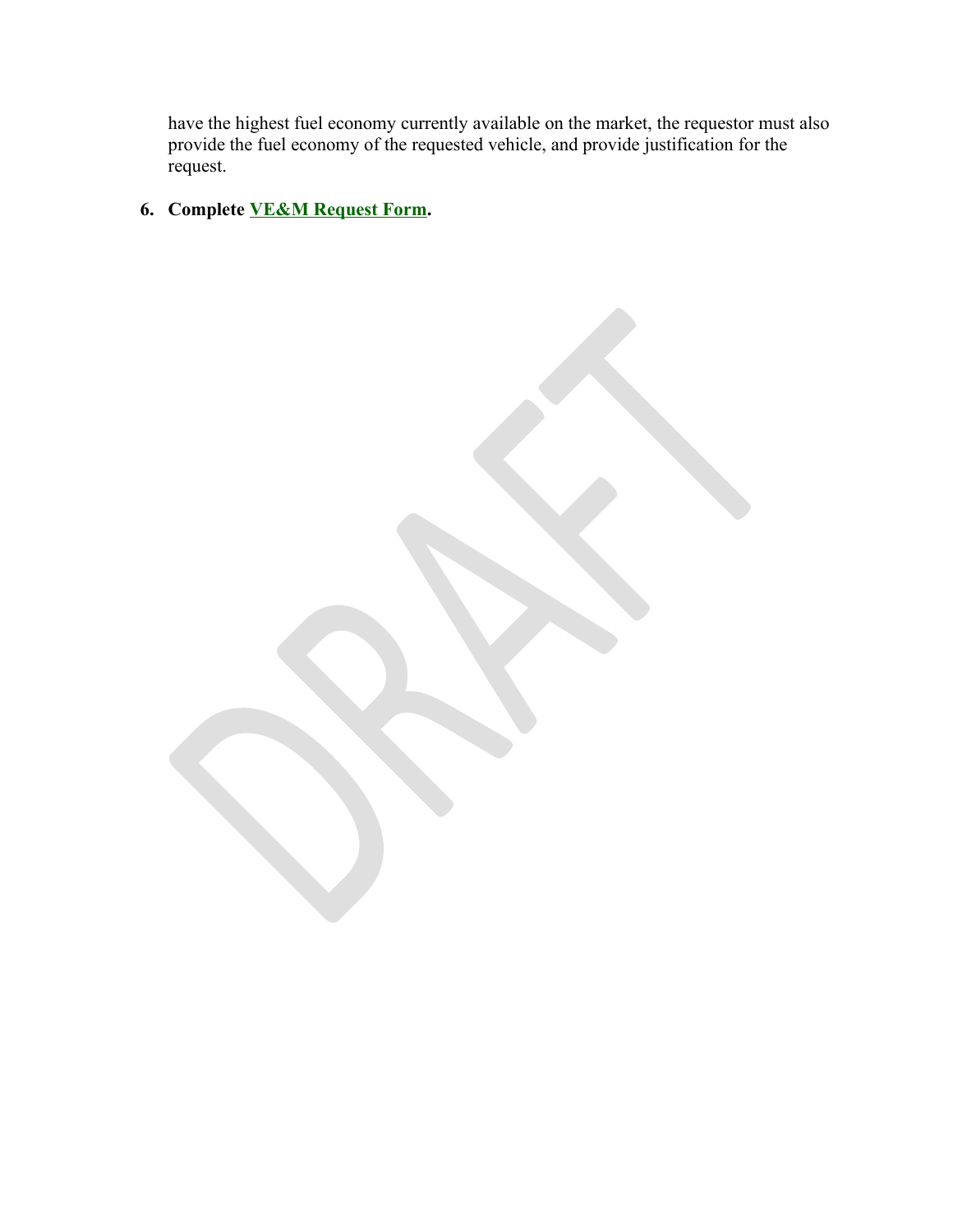# **Attachment B – HVAC Procedures**

## **Space Heating and Water Heating Replacements**

#### **1. Fuel type guidelines**

The following fuel types are ranked in order of preference:

- Heat pump (ductless, ground-source or geothermal, air-to-water, centrally-ducted, commercial water-source) or solar (hot water systems). For air-source heat pumps, only cold-climate heat pumps listed on the [Northeast Energy Efficiency Partnership's \(NEEP\)](https://neep.org/high-performance-air-source-heat-pumps/ccashp-specification-product-list)  [cold climate ASHP product list](https://neep.org/high-performance-air-source-heat-pumps/ccashp-specification-product-list) shall be acceptable.
- Biomass
- Fossil fuel *(Fossil fuel is never acceptable for water heater replacements)*

### **2. Contact Efficiency Vermont**

The Town's Efficiency Vermont representative will provide technical assistance to determine the best fuel-type, distribution (heating systems only), equipment sizing, and system efficiency.

#### **3. Determine incentives**

Determine available incentives through Efficiency Vermont, Green Mountain Power, and other funding sources.

## **4. Complete [Space Heating/Water Heating Replacement Form](#page--1-4).**

## **Ventilation**

.

#### **1. Contact Efficiency Vermont**

Contact Town's Efficiency Vermont representative for technical assistance to assess the need for ventilation, the appropriate type of ventilation system, and the proper controls for the system.

#### **2. New ventilation system guidelines**

If requesting the installation of a new ventilation system, only the following ventilation systems shall be considered, ranked in order of preference:

- Energy recovery
- Heat recovery

## **3. Replacement ventilation system guidelines**

If requesting the replacement of a failed existing ventilation system, energy and then heat recovery systems should be considered unless technically or economically infeasible. Justification must be provided for a simple replacement of a balanced or exhaust-only system.

## **4. Complete [Ventilation System Replacement Form.](#page--1-3)**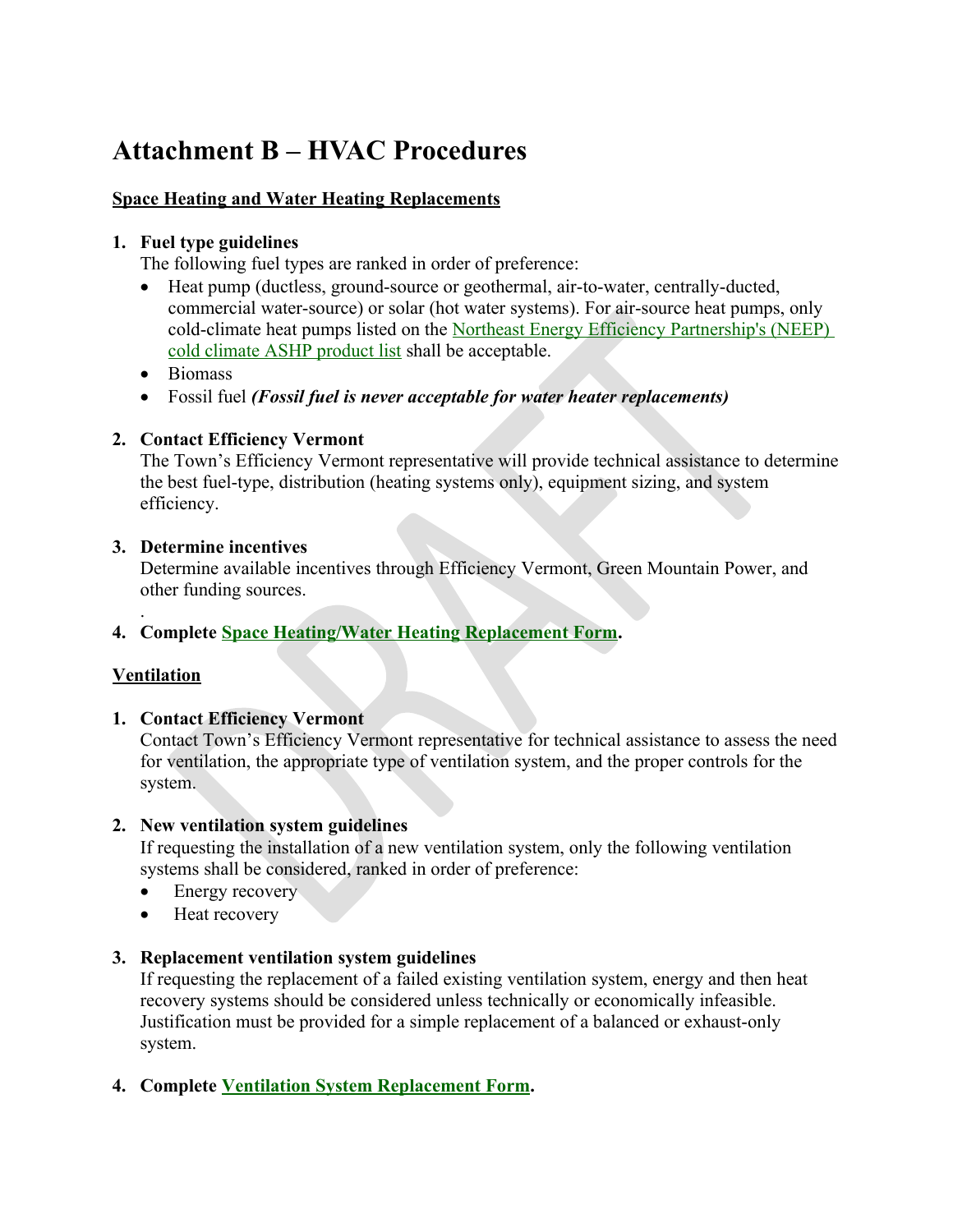#### **Air Conditioning**

#### **1. Needs Assessment**

Assess whether and where air conditioning is needed.

#### **2. Use heat pump systems**

Heat pump systems should always be the first systems considered, with the goal of completely (preferable) or partially meeting the building's heating load in addition to providing cooling. For air-source heat pumps, only products listed on the Northeast Energy [Efficiency Partnership's \(NEEP\) cold climate ASHP product list](https://neep.org/high-performance-air-source-heat-pumps/ccashp-specification-product-list) shall be acceptable. If there are documented plans to replace the building's heating system in the future, and cooling is needed immediately, a room air conditioning unit (e.g., window air conditioning unit) may be considered. The unit must be ENERGY STAR certified.

#### **3. Contact Efficiency Vermont**

Contact Town's Efficiency Vermont representative for technical assistance to assess the appropriate type of air conditioning system.

**4.** Complete [Air Conditioning System Replacement Form](#page--1-5).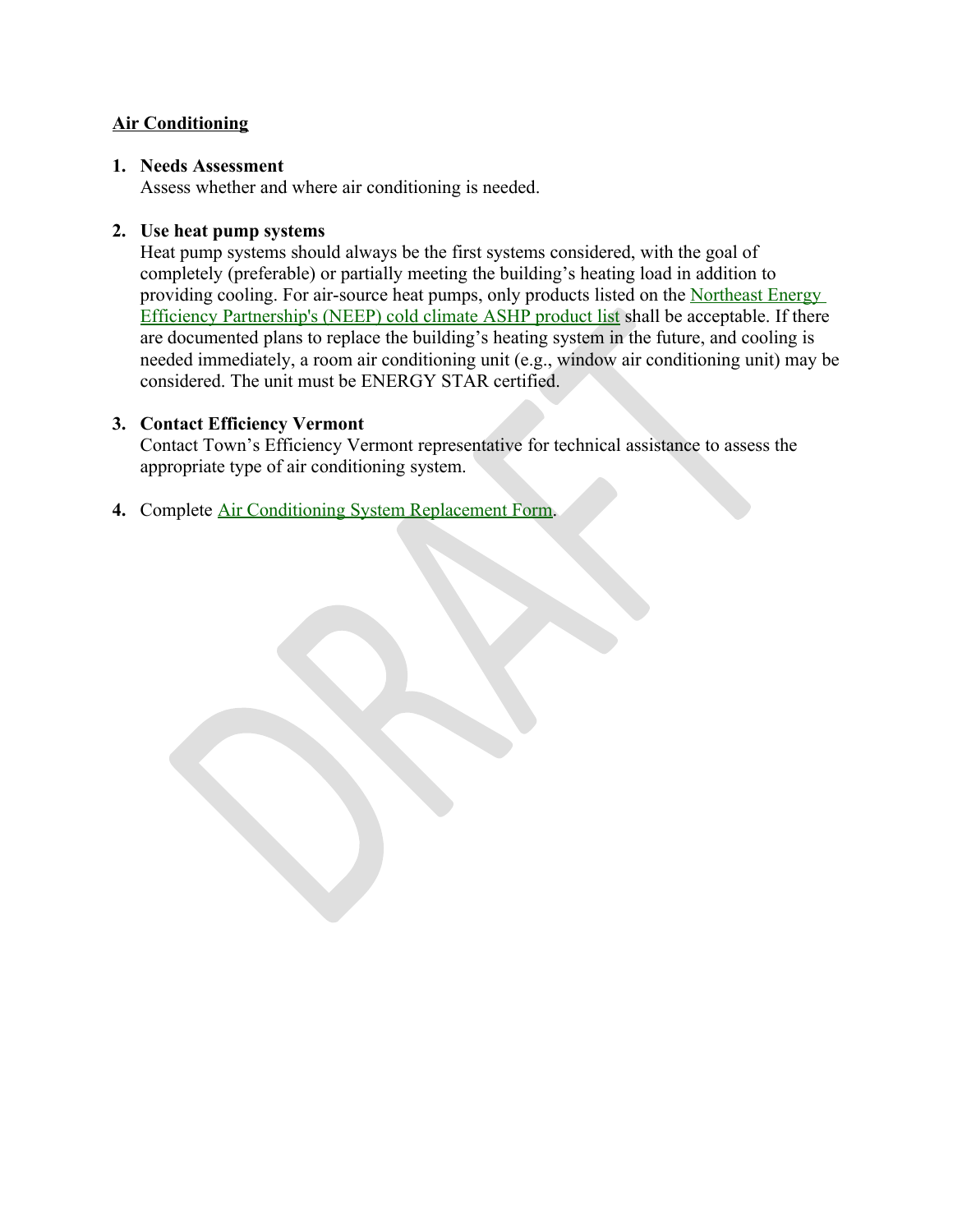# **Attachment C – Building Modifications and New Construction Procedures**

## **1. Contact Efficiency Vermont**

All applicable projects (major renovations and new construction) shall enroll in [Efficiency](https://www.efficiencyvermont.com/services/renovation-construction/commercial-new-construction)  [Vermont's Commercial New Construction Program](https://www.efficiencyvermont.com/services/renovation-construction/commercial-new-construction) or equivalent. For modifications that do not qualify for Efficiency Vermont's Commercial New Construction Program, Requestors shall involve either an Efficiency Vermont representative or a Building Performance Institute (BPI) Certified contractor or consultant.

#### **2. Net-zero new construction**

All new construction shall achieve net-zero energy on an annual basis, as defined by one of the following standards:

- **Preferred:** Achieve a net-zero certification from Efficiency Vermont through its Commercial New Construction Program (includes incentives for successfully completion)
- Achieve a [HERS Index](https://www.hersindex.com/) Score of  $\leq 0$
- Achieve [PHIUS+ Certification](https://www.phius.org/home-page)

#### **3. No fossil fuels**

The Town shall not use fossil-fuel based systems in new construction or modifications, where the modification includes the need for replacing space or water heating systems, ovens, cookstoves, or any other appliance or system that traditionally requires combustion, under any circumstances.

#### **4. Green Procurement Team Review**

Provide documentation of enrollment in Efficiency Vermont's Commercial New Construction Program or equivalent and/or building plans/designs to Green Procurement Team for review and comment.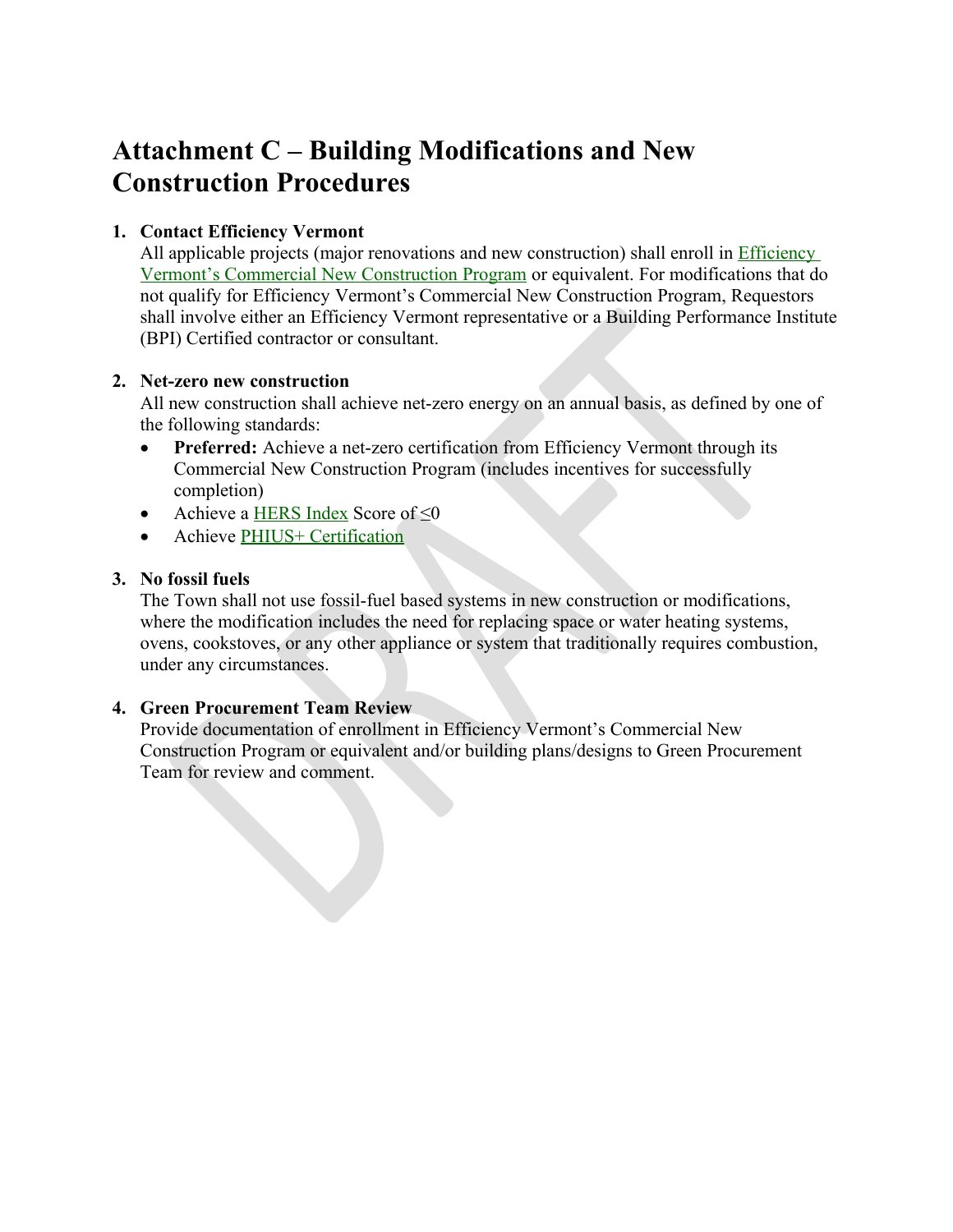# **Attachment D – Small Capital Improvements Procedures**

### **Appliances and Electronics**

Appliances include refrigerators, washing machines, clothes dryers, dishwashers, and dehumidifiers. Electronics include computers, monitors, and televisions. Requestors shall utilize the following process for purchases of appliances and electronics.

- Clothes dryers, dehumidifiers, and refrigerators
	- o Dryers shall use electricity no gas-fired dryers shall be permitted.
	- o Dryer must be on Efficiency Vermont's Qualified Products List or ENERGY STAR certified. For up-to-date listings, see the [Rebates section on Efficiency Vermont's](https://www.efficiencyvermont.com/rebates) website.
	- o Secure all eligible rebates through Efficiency Vermont.
- Computers, dishwashers, monitors, televisions, and washing machines
	- o Must be on the [ENERGY STAR Most Efficient list](https://www.energystar.gov/products/most_efficient).
	- o Secure all eligible rebates through Efficiency Vermont.

### **Lighting**

Includes indoor and outdoor lighting. Requestors shall utilize the following process.

- For larger projects, complete a lighting power density analysis.
- All replacements shall be LED, and the lowest wattage LED replacement that achieves the desired lumens shall be utilized.
- All replacements shall be on [Efficiency Vermont's Qualified Lighting Products List](https://contractors.efficiencyvermont.com/qualified-lighting-products#/home), if applicable, or ENERGY STAR certified if not applicable.
- For larger projects, consider contacting Efficiency Vermont for [consulting services or custom](https://www.efficiencyvermont.com/rebates/list/custom-project-support) [incentives.](https://www.efficiencyvermont.com/rebates/list/custom-project-support)
- Consider installing motion sensors and/or daylight controls.

## **Cooking Equipment**

Includes refrigerators, dishwashers, cookstoves, ovens, steam cookers, hot food holding cabinets, fryers, griddles, and hood fans. Requestors shall utilize the following process.

- All cooking equipment shall be electric.
- Contact Efficiency Vermont for consultation on appropriate equipment and design.
- Secure all eligible rebates through Efficiency Vermont.

## **Pumps, Motors, and Drives**

• [Contact Efficiency Vermont](https://www.efficiencyvermont.com/products-technologies/industrial-special-equipment/pumps-motors-drives) for free consultation on energy efficient replacements and energy-saving controls.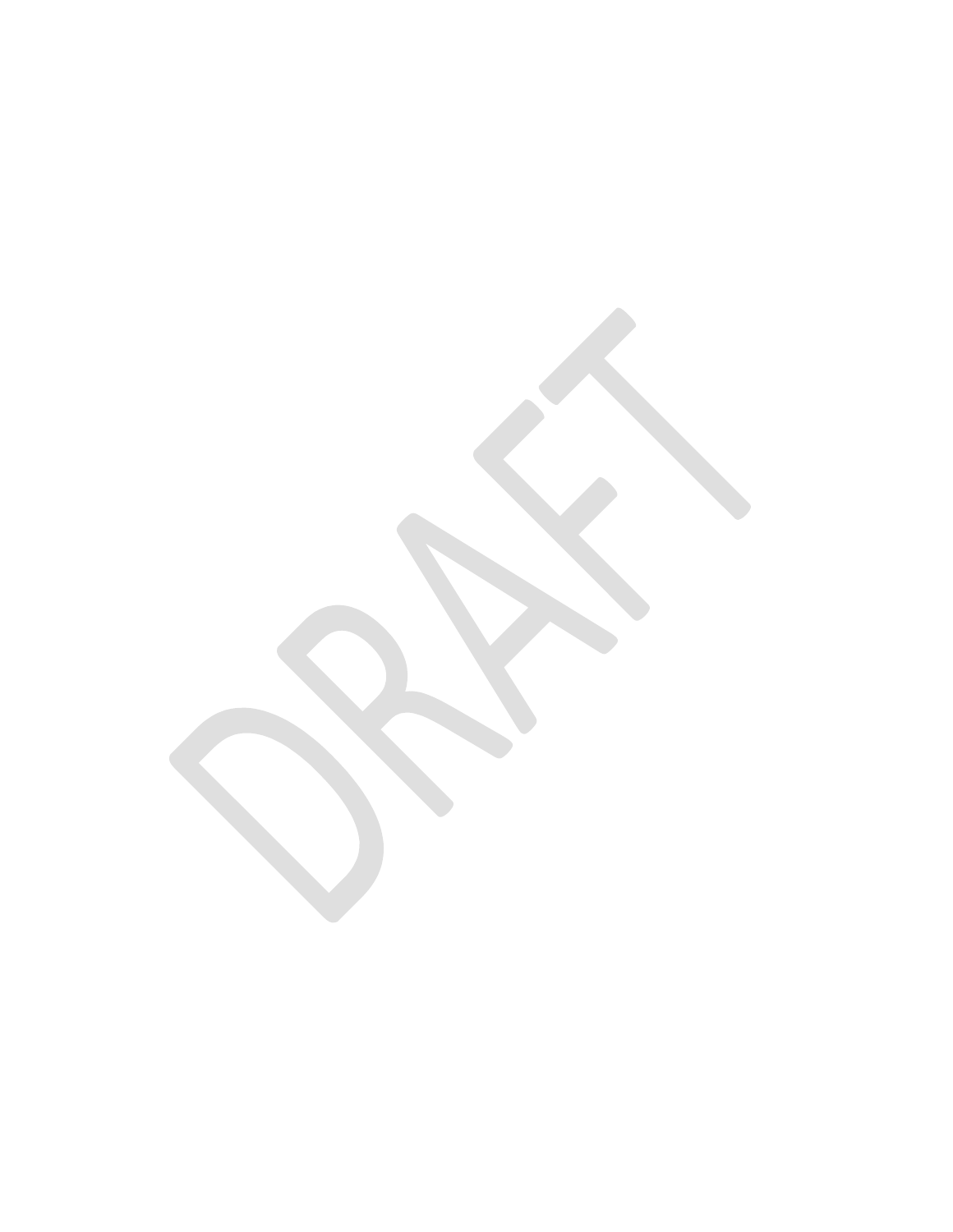# **Capital Improvement Request Forms**

**VE&M Request Form**

**DEPARTMENT NAME \***

**REQUESTOR NAME \***

**REQUESTOR TITLE \***

**REQUESTOR EMAIL\***

**OPERATIONAL PURPOSE FOR VE&M REQUESTED\***

**REQUESTED VEHICLE TYPE\*** VEHICLE EQUIPMENT MACHINERY

**REQUESTED VE&M STATUS\*** NEW ADDITION TO FLEET REPLACEMENT OF RETIRED VEHICLE

**TYPE OF VE&M NEEDED (E.G., SEDAN, DUMP TRUCK, SNOW BLOWER, ETC.)\*** 

**PLEASE SPECIFY\***

**ESTIMATED USAGE\* (HOURS PER WEEK)**

**ESTIMATED NUMBER OF REGULAR USERS\***

**CAN THIS VE&M BE SHARED BETWEEN DEPARTMENTS\*** YES NO

**IF NO, WHY NOT?**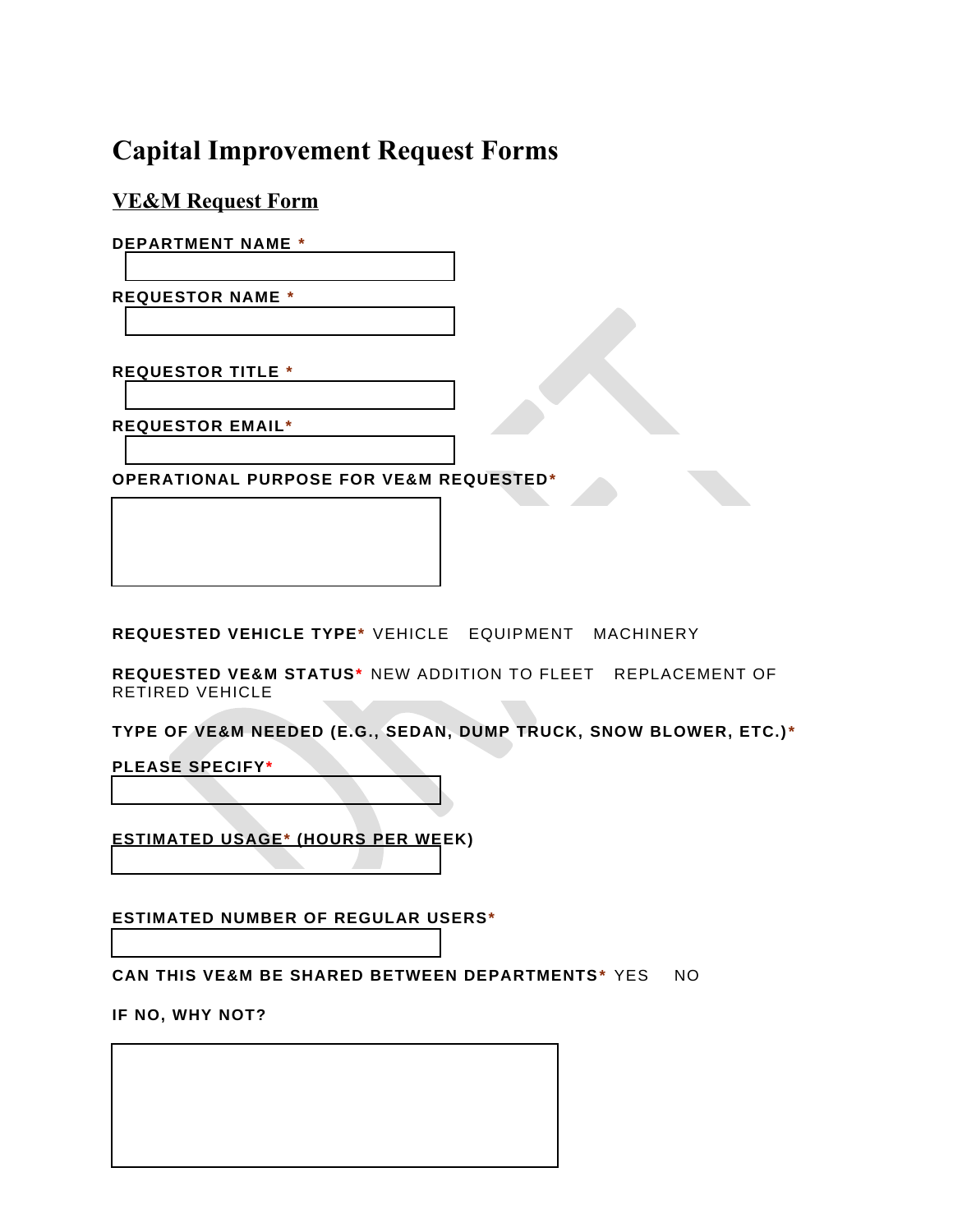#### **CAN THIS VE&M BE RENTED WHEN NEEDED\*** YES NO

**IF NO, WHY NOT?**

**Search for your desired vehicle type at https://www.afdc.energy.gov/vehicles/search/ and select: Electric, Plug-In Hybrid Electric, and Hybrid Electric.**

**IS THERE AN ALTERATIVE FUEL VEHICLE (AFV) THAT FITS YOUR NEEDS? \***

YES NO

**IF YES, MAKE AND MODEL**

**IF NO, PLEASE EXPLAIN HERE**

**FOR GASOLINE/DIESEL VE&M REQUESTS ONLY**

**MAKE AND MODEL\***

**DETERMINE THE VEHICLE'S FUEL ECONOMY (VEHICLES ONLY) Search for your desired vehicle type at https://www.fueleconomy.gov/feg/powerSearch.jsp.** 

**WHAT IS THE HIGHEST FUEL ECONOMY AVAILABLE FOR YOUR VEHICLE TYPE? \***

**WHAT IS THE FUEL ECONOMY FOR YOUR REQUESTED VEHICLE?\***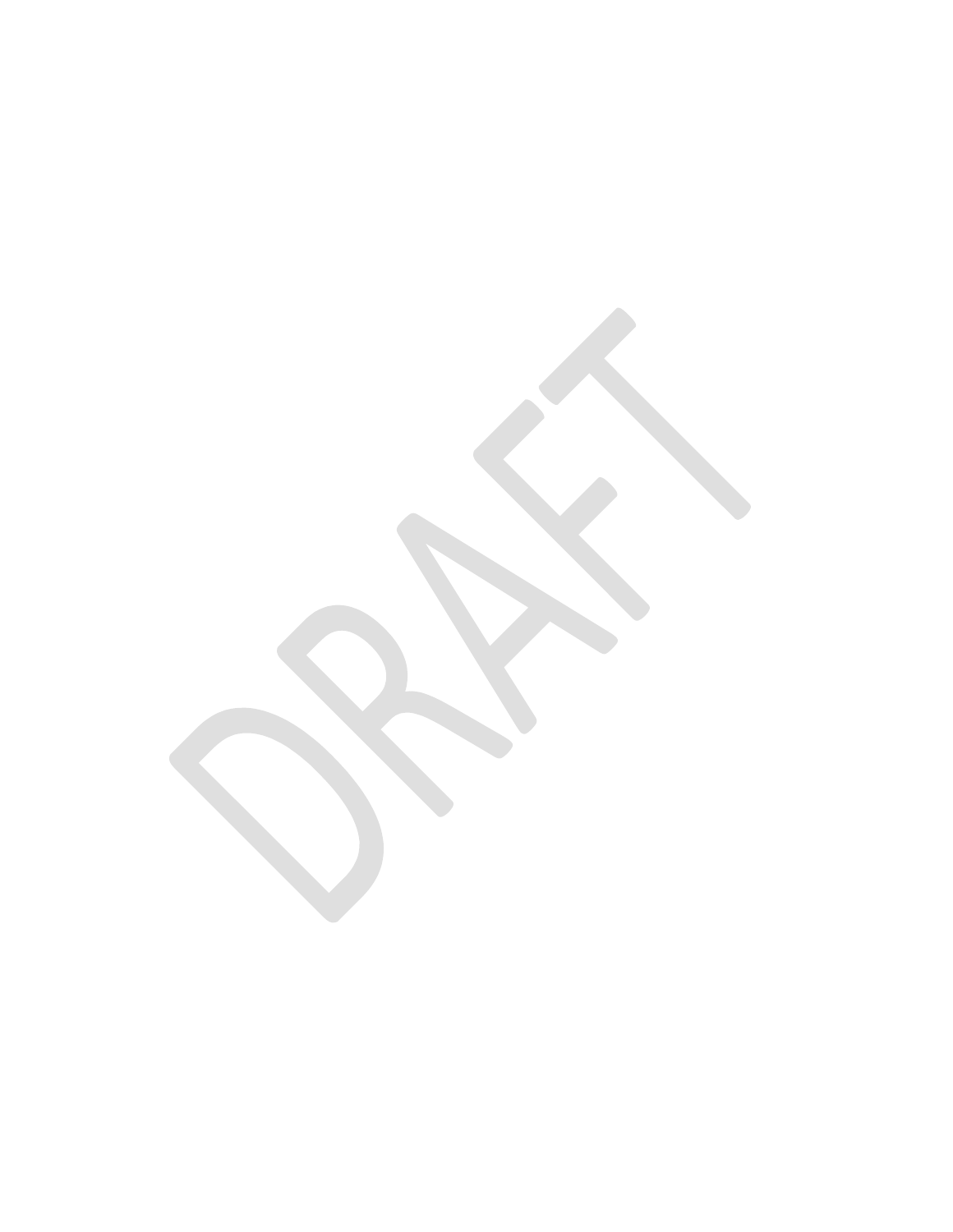# **Space Heating/Water Heating System Request Form**

Please complete this form and attach any relevant information, such as price quotes, conversations with Efficiency Vermont or licensed contractors, drawings, etc.

#### **DEPARTMENT NAME \***

**REQUESTOR NAME \***

**REQUESTOR TITLE \***

**REQUESTOR EMAIL\***

**REQUESTED HEATING SYSTEM TYPE\*** SPACE HEATER WATER HEATER

**BUILDING/FACILITY WHERE REPLACEMENT IS NEEDED AND REASONS FOR REPLACEMENT\***

#### **SPACE HEATING SYSTEM REPLACEMENTS**

**EXISTING HEATING SYSTEM DISTRIBUTION TYPE\*** HOT AIR HOT WATER RADIANT **STEAM** 

OTHER (PLEASE SPECIFY

**EXISTING HEATING SYSTEM FUEL TYPE\*** PROPANE HEATING OIL ELECTRICITY (HEAT PUMP) ELECTRICITY (RESISTANCE) BIOMASS DIESEL OTHER (PLEASE SPECIFY)

#### **DATE OF CONTACT(S) WITH EFFICIENCY VERMONT?\***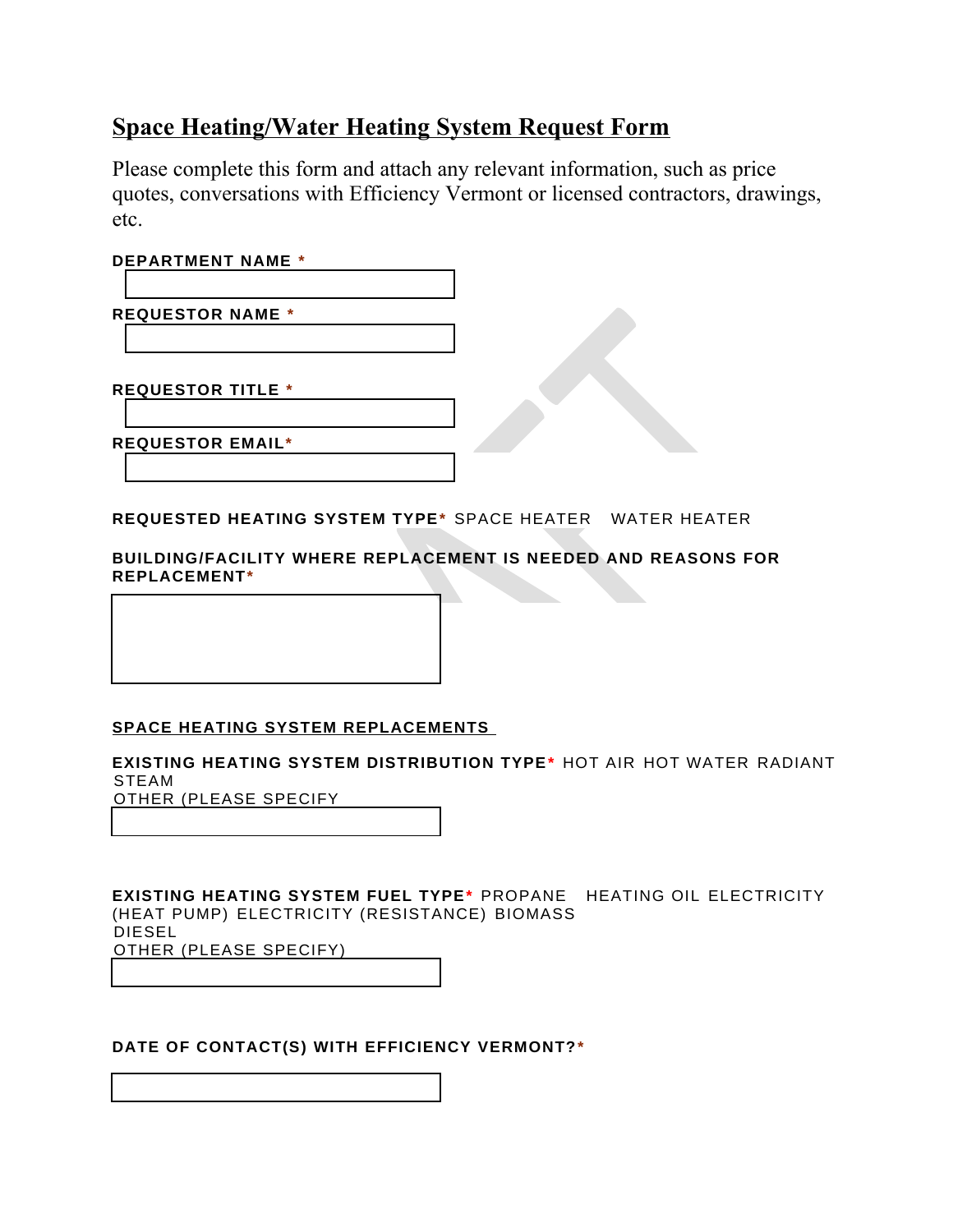#### **NAME OF EFFICIENCY VERMONT REPRESENTATIVE\***

**PROPOSED HEATING SYSTEM REPLACEMENT DISTRIBUTION TYPE\*** 

HOT AIR HOT WATER RADIANT STEAM OTHER (PLEASE SPECIFY)

#### **PROPOSED HEATING SYSTEM REPLACEMENT FUEL TYPE\***

 ELECTRICITY (HEAT PUMP) BIOMASS ELECTRICITY (RESISTANCE) PROPANE HEATING OIL DIESEL OTHER (PLEASE SPECIFY)

#### **IF PROPOSING A SYSTEM OTHER THAN AN ELECTRIC HEAT PUMP, PLEASE PROVIDE A JUSTIFICATION**

#### **WATER HEATING REPLACEMENT**

**EXISTING WATER HEATER TYPE\*** STORAGE TANKLESS COIL INDIRECT ON-DEMAND HEAT PUMP SOLAR OTHER (PLEASE SPECIFY

**EXISTING WATER HEATER FUEL TYPE\*** PROPANE HEATING OIL ELECTRICITY (HEAT PUMP) ELECTRICITY (RESISTANCE) SOLAR OTHER (PLEASE SPECIFY)

**DATE OF CONTACT(S) WITH EFFICIENCY VERMONT?\***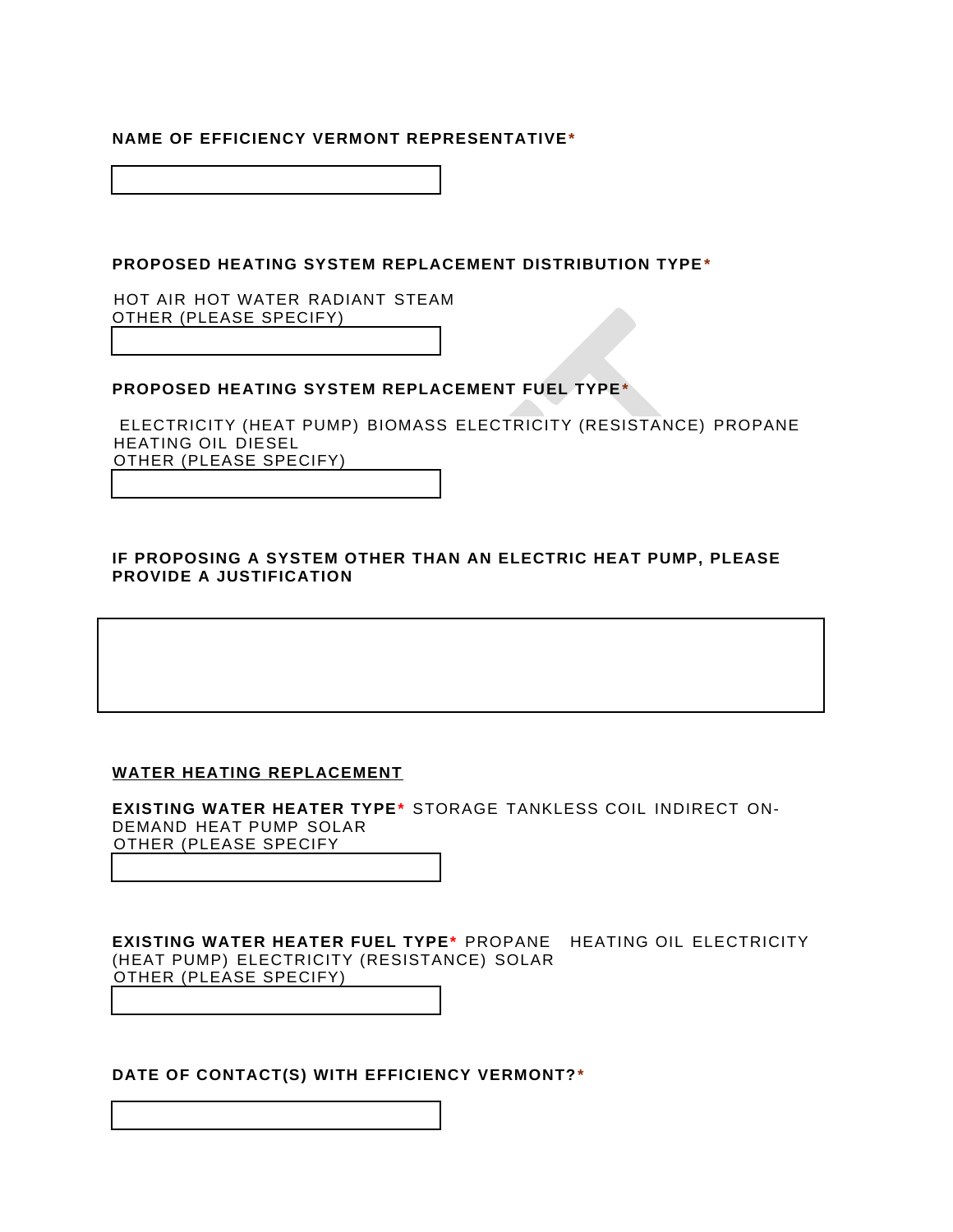#### **NAME OF EFFICIENCY VERMONT REPRESENTATIVE\***

#### **PROPOSED WATER HEATER REPLACEMENT TYPE\***  HEAT PUMP SOLAR STORAGE ON-DEMAND OTHER (PLEASE SPECIFY)

#### **PROPOSED WATER HEATER FUEL TYPE\*** SOLAR ELECTRICITY (HEAT PUMP) ELECTRICITY (RESISTANCE)

OTHER (PLEASE SPECIFY)

#### **IF PROPOSING ELECTRIC RESISTANCE, PLEASE PROVIDE A JUSTIFICATION**

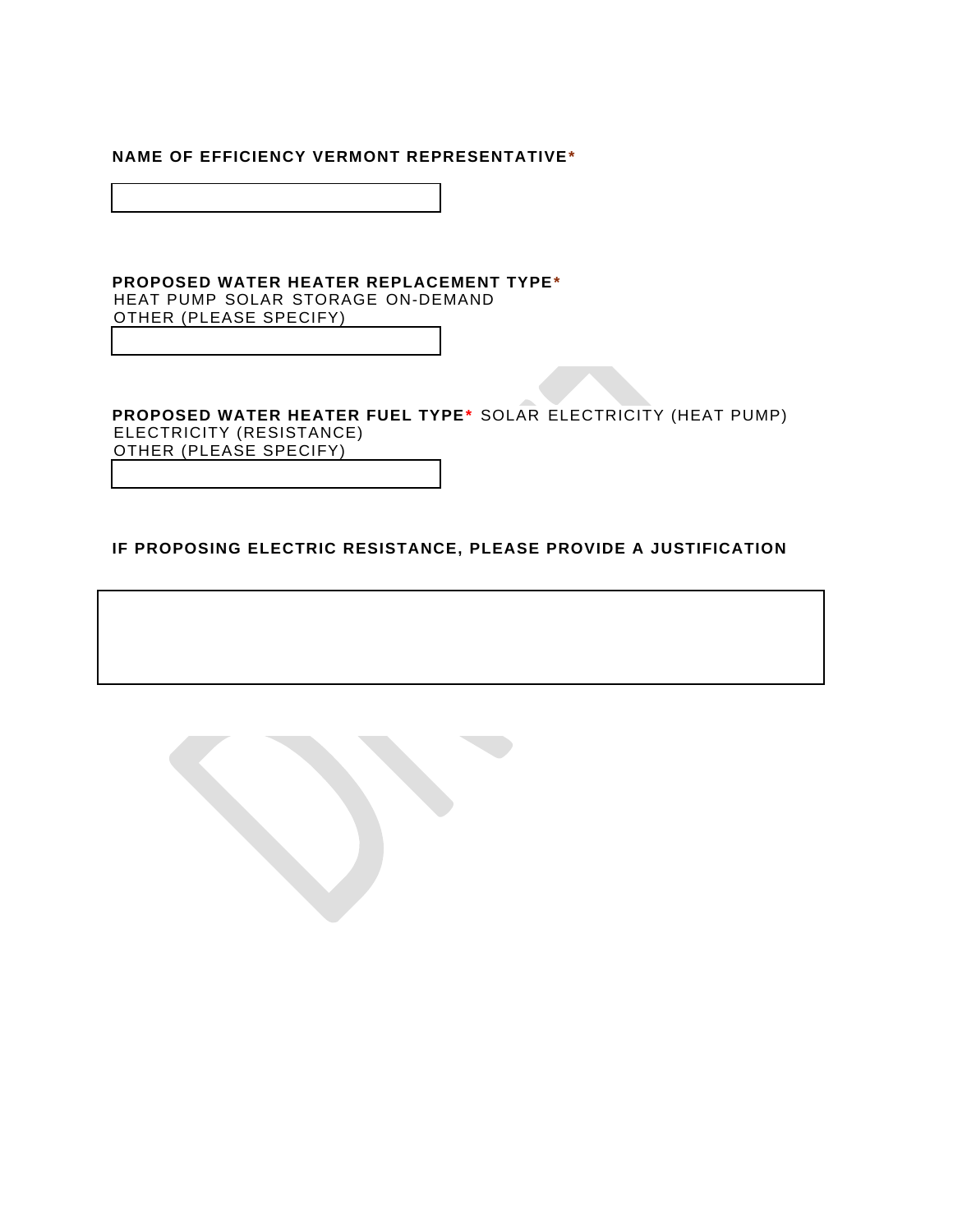# **Ventilation System Request Form**

Please complete this form and attach any relevant information, such as price quotes, conversations with Efficiency Vermont or licensed contractors, drawings, etc.

**EXISTING VENTILATION SYSETM TYPE\*** EXHUAST BALANCED HEAT RECOVERY ENERGY RECOVERY NONE OTHER (PLEASE SPECIFY

**DATE OF CONTACT(S) WITH EFFICIENCY VERMONT?\***

**NAME OF EFFICIENCY VERMONT REPRESENTATIVE\***

**PROPOSED VENTILATION SYSTEM REPLACEMENT TYPE\***  HEAT RECOVERY ENERGY RECOVERY BALANCED EXHUAST

**IF PROPOSING BALANCED OR EXHUAST, PLEASE PROVIDE A JUSTIFICATION**